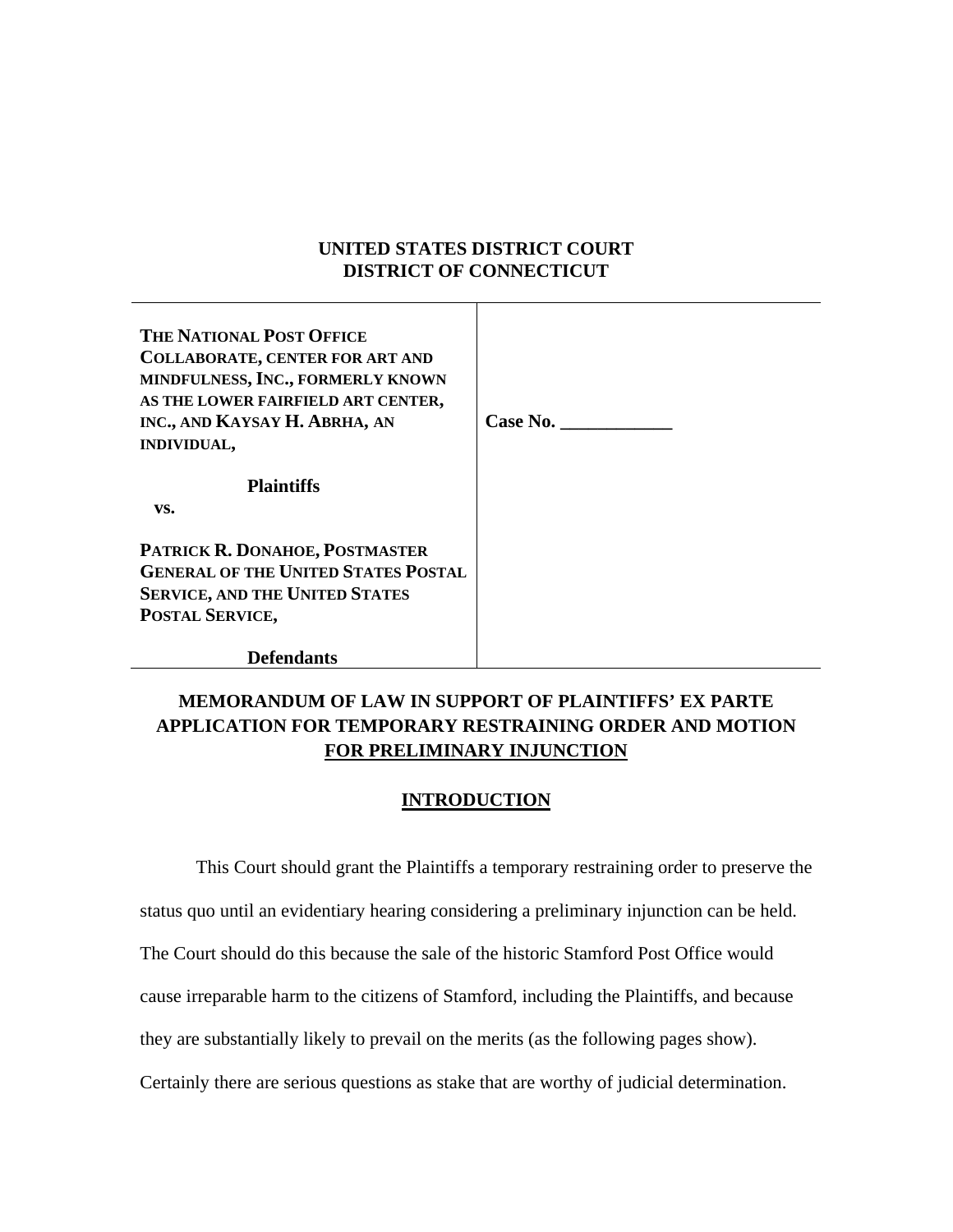Finally, the harm to Defendants will be minimal compared to the complete end to the hopes and dreams of the Plaintiffs.

## **FACTUAL BACKGROUND**

1. In June 2012, the National Trust for Historic Preservation listed America's Historic Post Office Buildings on its annual list of America's 11 Most Endangered Places.

2. The Stamford Post Office is an historic post office listed on the National Register of Historic Places and subject to the National Environmental Policy Act ("NEPA") and the National Historic Preservation Act ("NHPA").

3. The Stamford Post Office is federal property, currently owned by the United States Postal Service.

4. The New Deal art in the Stamford Post Office was commissioned for its artistic quality under the Treasury Relief Art Project (1935-38). This art includes interior bronze work by Tiffany & Co. of New York.

5. The Stamford Post Office building is art itself, built in 1916 and widely recognized as a stunning example of American- Italianate style of architecture popular in the first decades of the  $20<sup>th</sup>$  Century, one hundred years ago.

6. The art and architecture of the historic post offices was collectively transferred to the USPS when it was created in 1971 (prior to the Postal Reorganization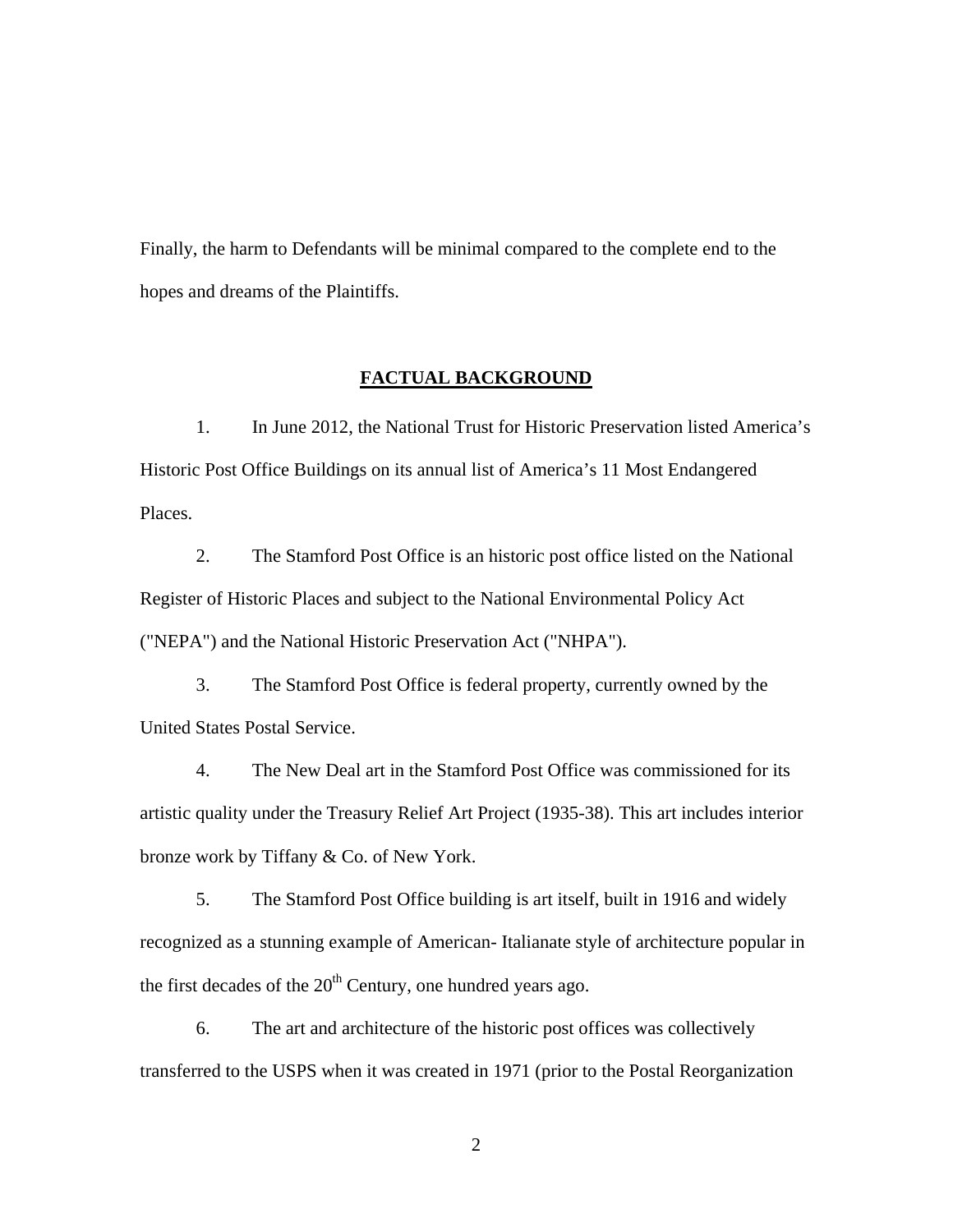Act of 1970, mail delivery was handled by the Post Office Department, a cabinet level department.)

7. The building and art have been held by the USPS in trust for the public, and subject to a public trust interest.

8. On Wednesday, September 18, 2013 the USPS notified local residents that the Stamford Post Office would be closed on two days' notice, on Friday, September 20, 2013. Calls to the USPS revealed that the historic building would be sold on Wednesday, September 25, 2013.

9. There is no other USPS location which has been identified to replace the Stamford Post Office, therefore this is a post office closing and not a post office relocation.

10. Kaysay H. Abrha received no advance warning about the closing of the Stamford Post Office. When Mr. Abrha went to retrieve his mail from his post office box on Friday, September 20, 2013 he learned for the first time the Stamford Post Office was closing.

11. This sudden and unexpected action follows long discussions concerning the closure of the Stamford Post Office. As early as 2010 the Stamford Post Office as listed by the USPS for sale.

12. Cushman & Wakefield was hired by the USPS to conduct an auction in 2012. Plaintiff Lower Fairfield Art Center, Inc., ("Art Center") submitted a bid for \$5.5 million and was the high bidder.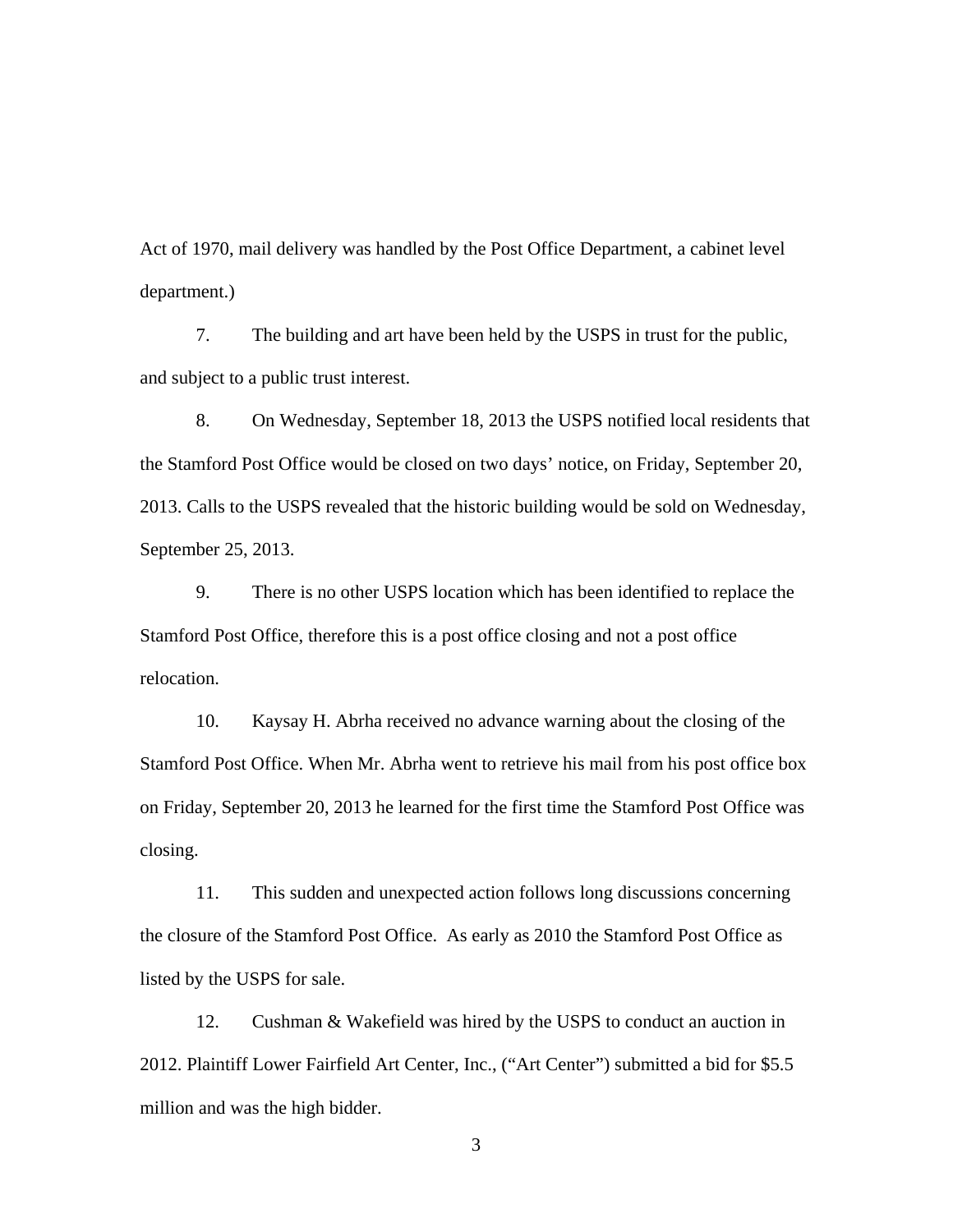13. Cappelli Enterprises also submitted a bid for \$3 million dollars. There were no other bidders.

14. Both the Art Center bid and the Cappelli Enterprises bid were contingent on obtaining financing. Eventually the USPS accepted the \$2 million lower Cappelli Enterprises bid and it is believed that the buyer at the sale currently scheduled for September 25, 2013 is Cappelli Enterprises.

15. Upon information and belief, Cappelli Enterprises intends to demolish part or all of the Stamford Post Office and build high-rise luxury apartments.

16. This action constitutes a "major federal action" under section 102(2)(C),of the National Environmental Policy Act ("NEPA").

17. This action is an "undertaking" that constitutes a "change of the character of the property's use…that contribute[s] to its historic significance" under section 106 of National Historic Preservation Act (NHPA").

18. On September 23, 2013, Jill Korte, a member of the Plaintiff National Post Office Collaborate, requested all USPS documentation relating to compliance with NEPA and NHPA requirements under the Freedom of Information Act. As of September 24, 2013, the USPS has provided no documents in response to this request.

19. As of September 24, 2013, the USPS had not initiated or completed a section 106 consultation process.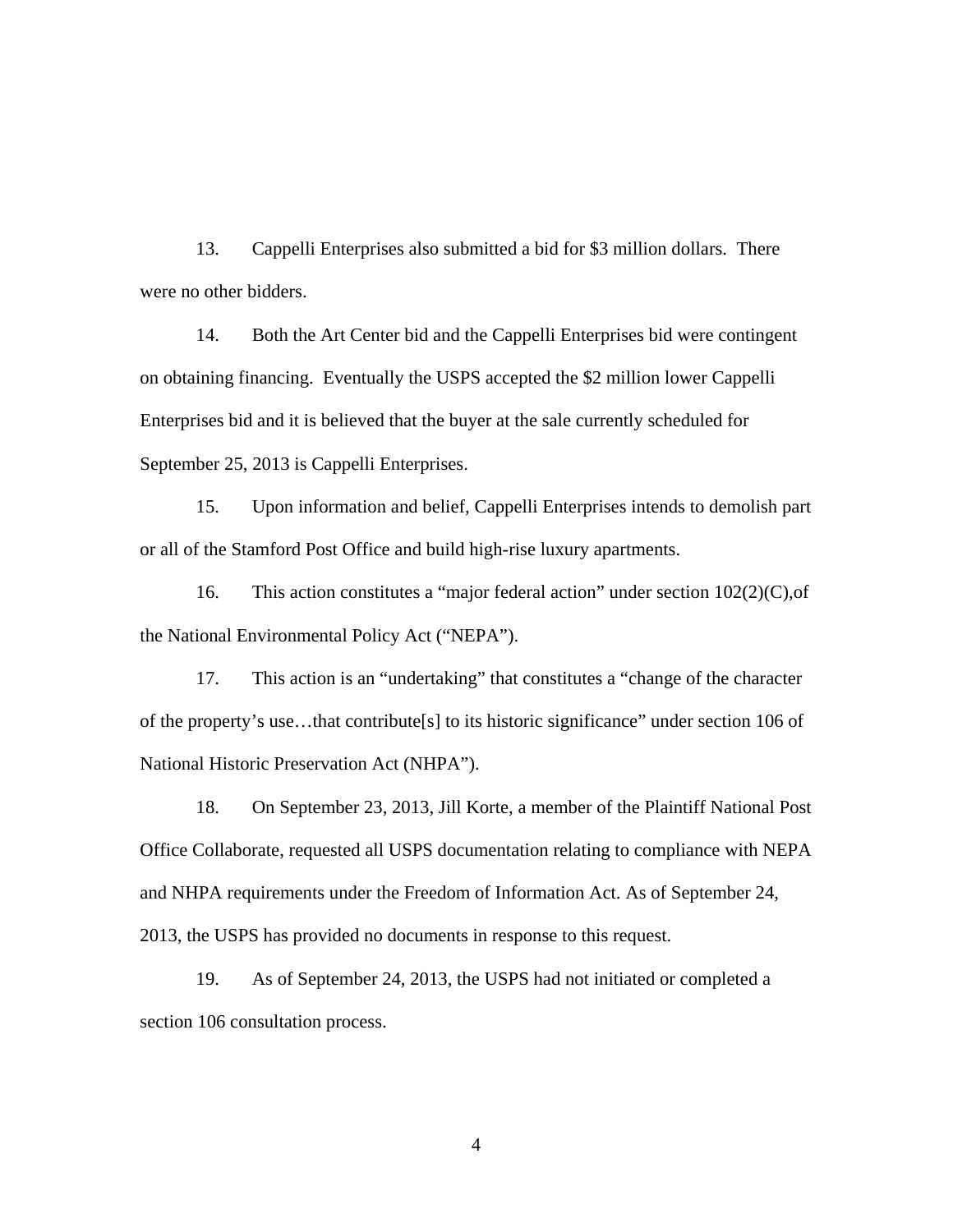20. As of September 24, 2013, the USPS had not submitted an Environmental Assessment ("EA") or an Environmental Impact Statement ("EIS") to the Environmental Protection Agency.

21. The USPS is required by NEPA and the USPS' own regulations to prepare an EA or an EIS.

22. The USPS is required by Section 106 of the NHPA and by its own regulations to follow the Section 106 process and initiate Section 106 consultation.

# **RELEVANT STATUTES AND REGULATIONS**

#### *National Historic Preservation Act*

23. The National Historic Preservation Act requires that federal agencies take into account the effect of any undertaking licensed or approved by the federal government on any site or object that is included or is eligible for inclusion in the National Register. 16 U.S.C. § 470.

24. According to the definitional section of NHPA, "undertaking" is defined as "a project, activity, or program funded in whole or in part under the direct or indirect jurisdiction of a Federal agency…" 16 U.S.C. § 470w(7).

## *National Environmental Protection Act*

25. NEPA requires federal agencies, including the USPS, to take a hard look at the consequences of all proposed "major Federal actions significantly affecting the quality of the human environment." 42 U.S.C.S. §4332(2)(C).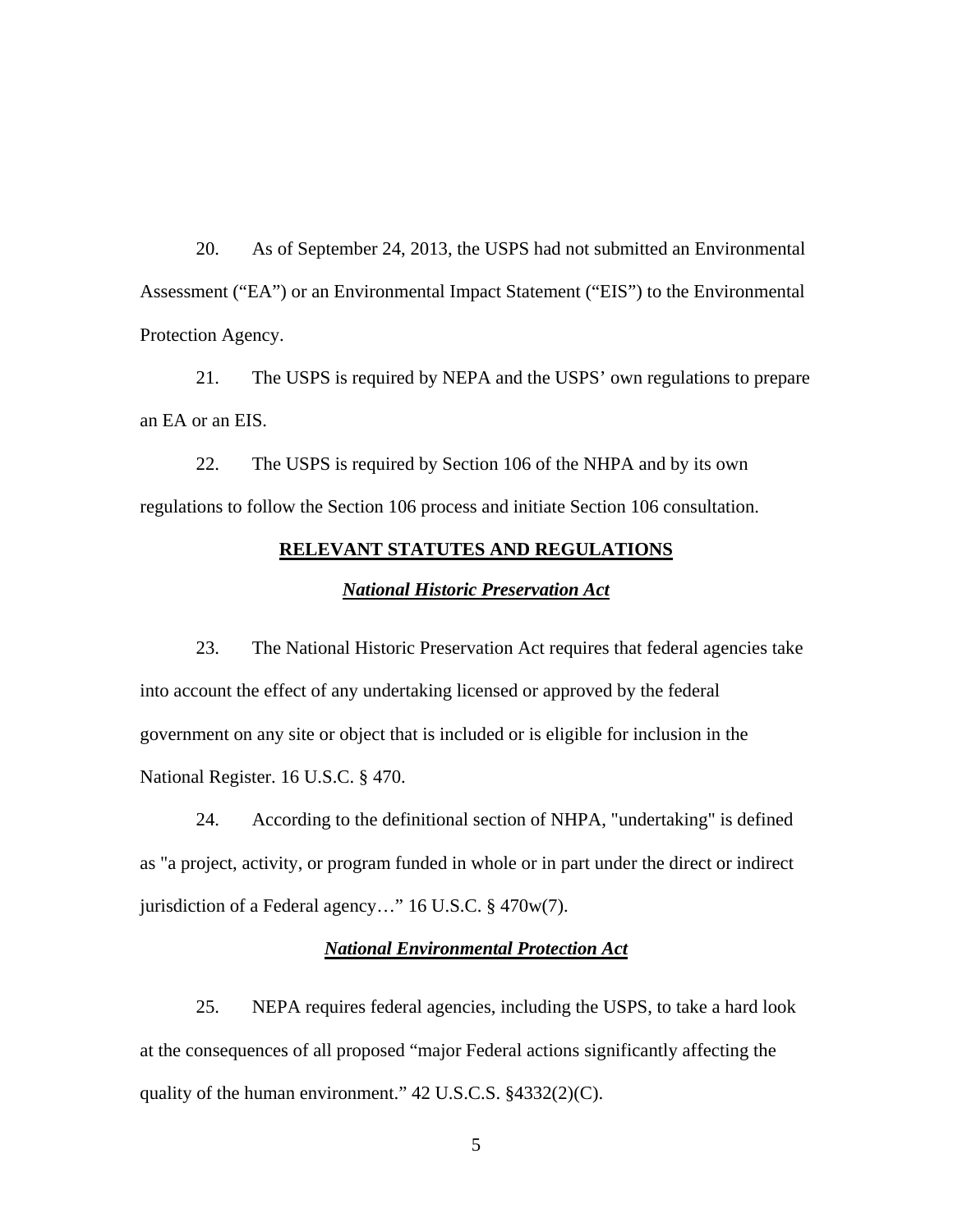26. The Council on Environmental Quality ("CEQ") established regulations to implement NEPA, which are contained in 40 C.F.R. Parts 1500-1508.

27. Federal agencies are required to adopt procedures to implement the regulations in their programs. 40 CFR §1500.2.

28. The NEPA procedures of the USPS are located in 39 C.F.R. §775.

29. When considering proposed actions, the Postal Service has a stated policy to "[e]mphasize environmental issues and alternatives," and particularly where a decision affects "the quality of the human environment," to "[e]ncourage and facilitate public involvement" in those decisions. 39 CFR §775.2 (c) and (d).

30. The Postal Service's regulations are clear that the potential environmental issues for a proposed action be properly considered with "[e]arly planning and coordination among postal functional groups," and early planning entails cooperation during the "early concept stages of a program or project." 39 CFR 775.7.

#### *Categorical Exclusions*

31. The NEPA regulations allow an agency to adopt criteria for classes of action "[w]hich normally do not require either an environmental impact statement or an environmental assessment," known as Categorical Exclusions. 40 C.F.R.  $§1507.3(b)(2)(ii).$ 

32. Categorical Exclusions are defined as a "group of actions that would have no significant individual or cumulative effect on the quality of the human environment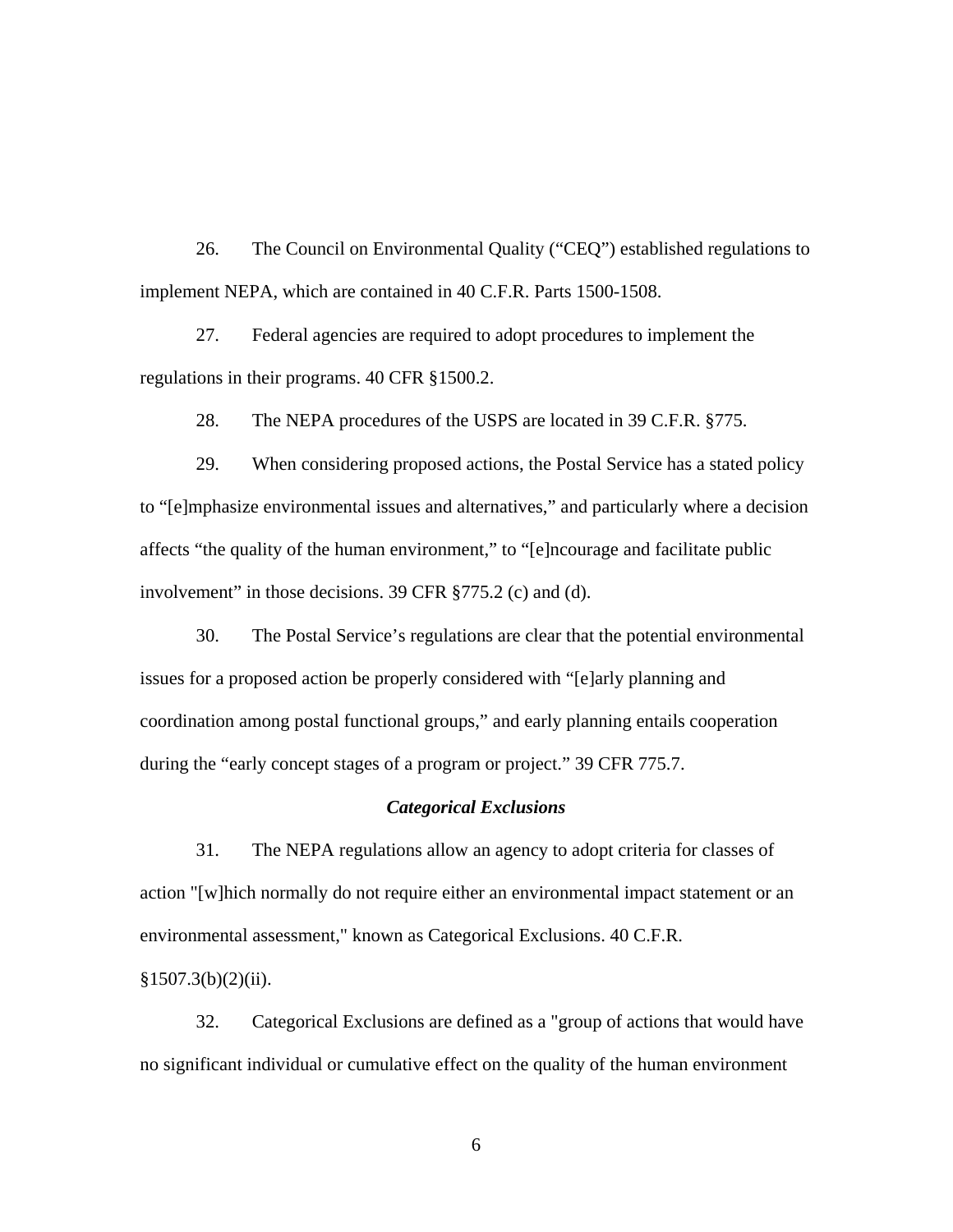and, for which in the absence of extraordinary circumstances, neither an environmental assessment nor an environmental impact statement is required." 40 C.F.R. § 1508.4.

33. The USPS regulations provide for Categorical Exclusions under several circumstances, including the closure (39 CFR 775.6 (b)(15)) and disposal (39 CFR 775.6 (e)(4)) of a USPS facility.

34. Under "extraordinary circumstances" where an excluded action is connected with "other proposed actions with potentially significant impacts," then the proposed closure and disposal of a post office facility can no longer be categorically excluded. 39 CFR 775.6 (a).

## *Environmental Assessments*

35. The NEPA regulations allow an agency to prepare an Environmental Assessment ("EA") to determine whether an EIS is required. 40 C.F.R. §1501.4(a)-(b).

36. The EA is a "concise public document" that "[b]riefly provide[s] sufficient evidence and analysis for determining whether to prepare an [EIS]." 40 C.F.R. §1508.9(a).

37. The Postal Service's policy is to prepare an Environmental Assessment for the disposal of real property where there will be a "known change in use to a greater environmental intensity." 39 CFR 775.5 (b)(10).

38. The intent to sell the property for large urban development is clearly a "known change in use to a greater environmental intensity."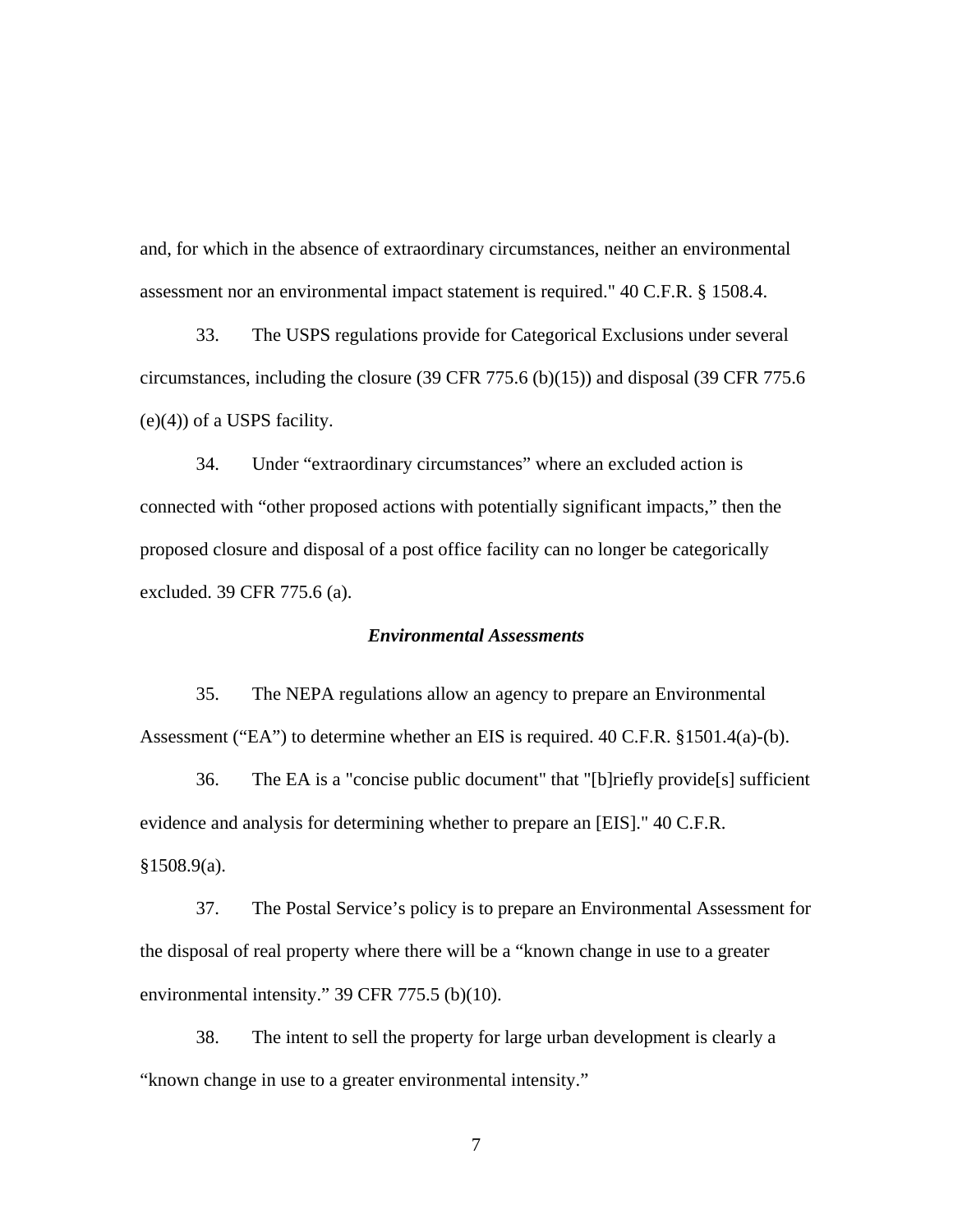39. At a minimum, replacing the current historic structure with a multi-story, high rise luxury condominium building or other similar structure will create greater levels of pollution and will change the skyline, pose a safety and environmental threat from increased truck and vehicular traffic.

### *Environmental Impact Statement*

40. The Postal Service has a stated policy to prepare an EIS whenever a proposed action is "significant" either in context or intensity. 39 CFR 775.6 (a), citing 40 CFR 1508.27. Both forms of significance exist here.

41. Closing historic post offices is contextually significant (40 CFR 1508.27 (a)) on a local as well as national level, and the effects are potentially permanent, particularly where the Postal Service does not intend to preserve the historic post office.

*42.* Additionally, the effects of the proposed closure and disposal of the Stamford Post Office has greater potential intensity, including a *cumulatively* significant impact because multiple other historic post offices are being closed and sold by the USPS throughout the nation; this post office is listed in the *National Register of Historic Places*; and the closure and disposal of the Stamford Post Office *"may cause loss or destruction of significant…cultural, or historical resources."* 40 CFR §1508.27 (b).

43. Under the NEPA regulations, an EIS must be prepared for intensely significant action even if the beneficial effects outweigh the adverse effects, and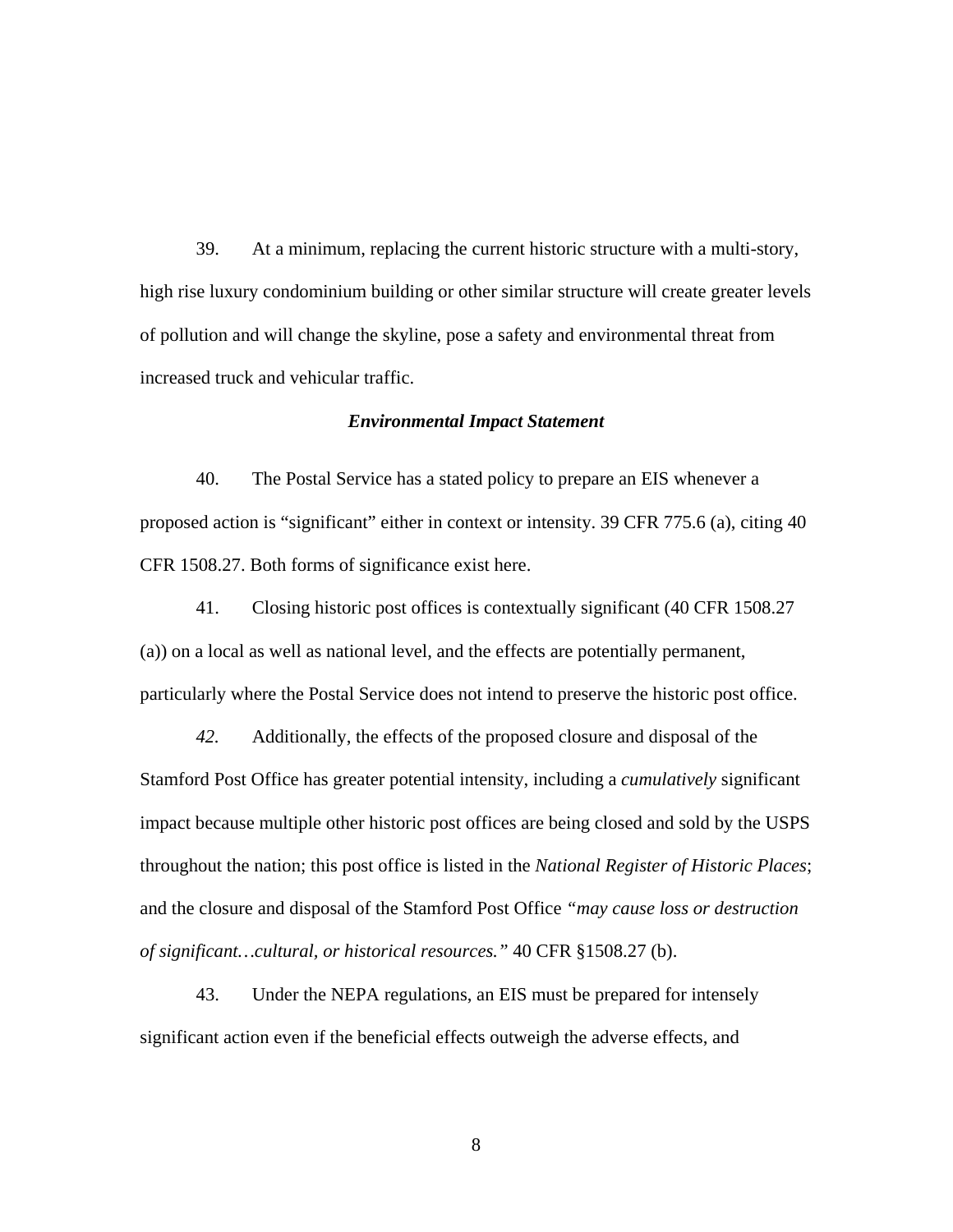"[s]ignificance cannot be avoided by terming an action temporary or by breaking it down into small component parts." 40 CFR §1508.27 (b)(1) and (7).

44. NEPA's implementing regulations require that an EIS discuss, analyze and evaluate the direct and indirect environmental effects of the alternatives, including the proposed action, as well as means to mitigate adverse environmental consequences (if not included in the alternatives).  $40 \text{ C.F.R.}$  §§  $1506.16(a)$ , (b), (h).

45. The NEPA regulations require the USPS to "[r]igorously explore and objectively evaluate all reasonable alternatives." 40 CFR §1502.14.

## **DEFENDANT IS ENTITLED TO AN INJUNCTION TO STAY THE SALE OF THE STAMFORD POST OFFICE**

46. Whether to grant or deny a motion for a temporary restraining order is within the Court's discretion. To secure a preliminary injunction in the Second Circuit, the moving party "must demonstrate: (1) irreparable harm, 'and (2) either (a) a likelihood of success on the merits or (b) sufficiently serious questions going to the merits of the case to make it a fair ground for litigation, and a balance of hardships tipping decidedly in its favor.'" *D.D. v. N.Y. City Bd.. Of Educ.*, 465 F.3d 503, 510 (2d Cir. 2006), quoting *Mony Group, Inc. v. Highfields Capital Mgmt., L.P.*, 368 F.3d 138, 143 (2d Cir. 2004).

47. The same standard applies when applying for a temporary restraining order. See *Ward v. Thomas*, 895 F. Supp. 401, 403 (D. Conn. 1995).

*Irreparable Harm*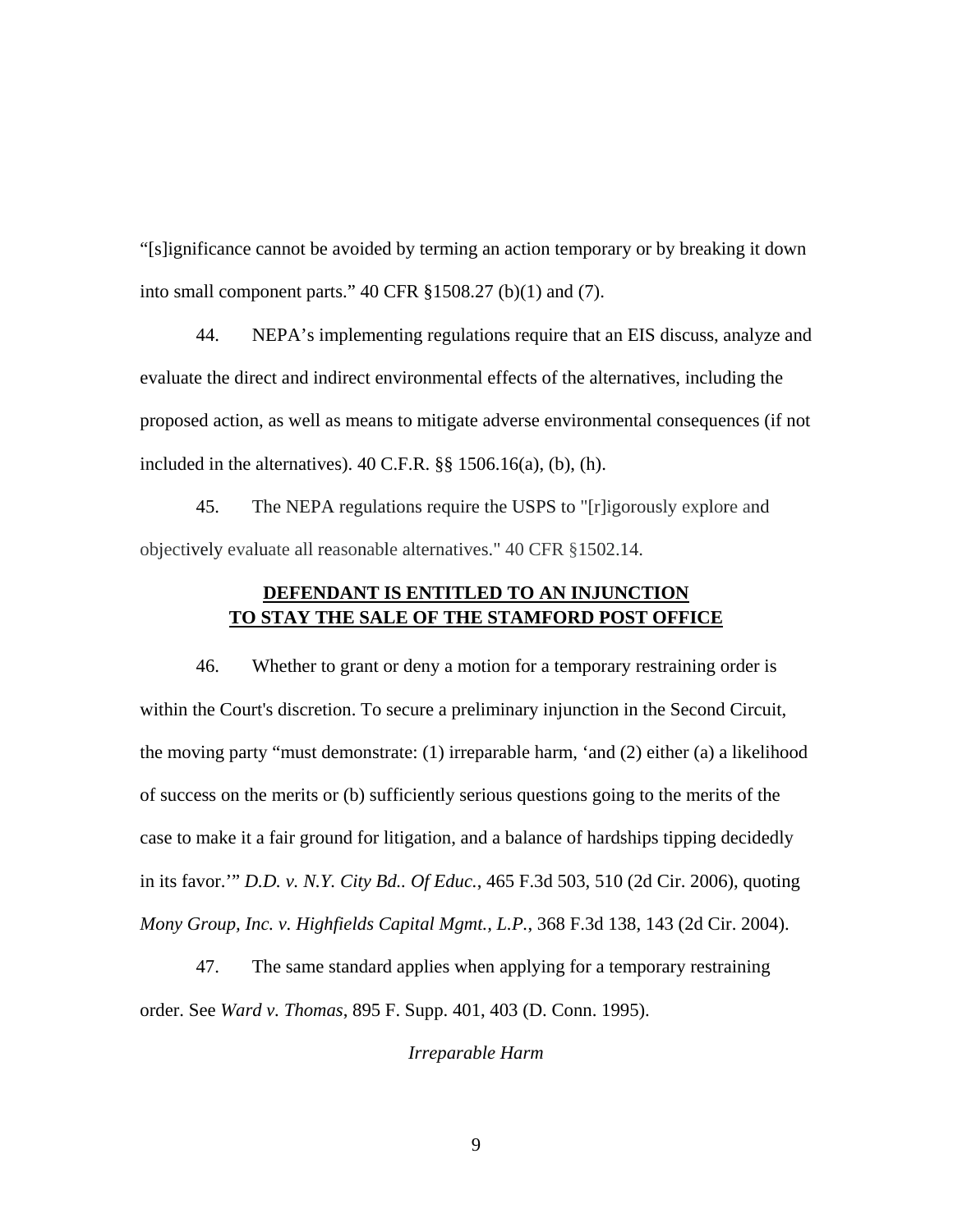48. The quintessential irreparable harm is the destruction of property. The loss of title to real estate is a close second. In the present circumstance Plaintiffs face both. The USPS seeks to sell the Stamford Post Office to developers who intend to demolish at least part of the structure and build high rise condominiums on the spot. Should the sale go forward as planned tomorrow, the public interest in the building would be lost forever. Once the property transfers away from the USPS, the court no longer has the power to enforce NEPA regulations against the new, non-government owner. *See*, Environmental Rights Coalition, Inc. v. Austin, 780 F.Supp 584, 588 (SD Ind. 1991); cited by Fund for Animals v Babbit, 1995 U.S. Dist. LEXIS 21994 (D. Vt. 1995) (reversed, vacated, remanded on other grounds).The status quo must be maintained to avoid irreparable harm.

#### *Substantially Likely to Prevail on the Merits*

49. Plaintiffs believe they are substantially likely to prevail on the merits of the causes of action presented in the complaint. For instance, the National Environmental Protection Act is clear that "major Federal actions significantly affecting the quality of the human environment" cannot proceed without an Environmental Assessment and, depending on the result of the Assessment, an Environmental Impact Statement. 42 USC  $§4332(2)(c)$ .

50. The term "environment" is broadly defined. The USPS must determine as part of every Environmental Assessment "The degree to which the [proposed] action may adversely affect districts, sites, highways, structures, or objects listed in or eligible for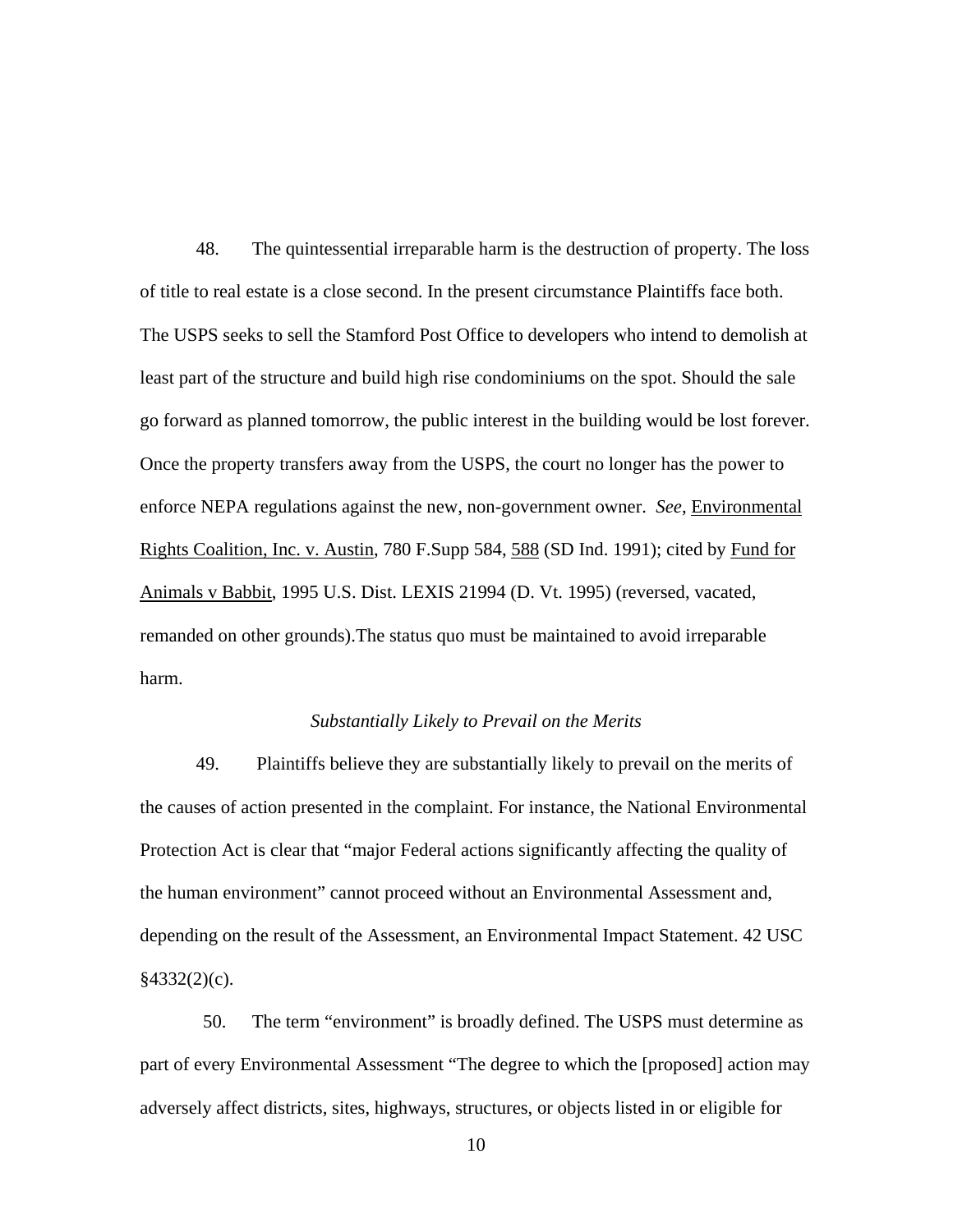listing in the National Register of Historic Places or may cause loss or destruction of significant scientific, cultural, or historical resources." 40 CFR §1508.27(b).

51. In this instance, the sale and destruction of the nearly 100 year old Stamford Post Office with its stunning American-Italliano architecture and the timeless Tiffany and Co. brass plate art is certainly the loss or destruction of a significant cultural and historical resource. The Plaintiffs believe this passionately.

52. Likewise, the Plaintiffs believe that the failure of the USPS to document the impact of selling the Stamford Post Office is in clear violation of the National Historical Preservation Act (at Sections 106 and 470) upon the community and the building. Further, alternatives have to be considered which would minimize or eliminate any harmful impacts. This has not been done.

53. Plaintiffs also believe that their cause of action under the statutory requirement that the USPS not engage in undue preferences or unreasonable discrimination is likely to prevail on the merits. Clearly here the USPS accepted a bid \$2 million dollars lower than Plaintiff Lower Fairfield Art Center, Inc.'s bid. This seems to be unreasonable preference on its face.

### *Serious Questions Going to the Merits*

54. If the above discussion of the causes of action does not convince the Court that the Plaintiffs are likely to prevail on the merits, it should be sufficient to show that there are serious questions going to the merits of the claims.

## *Balance of Hardships*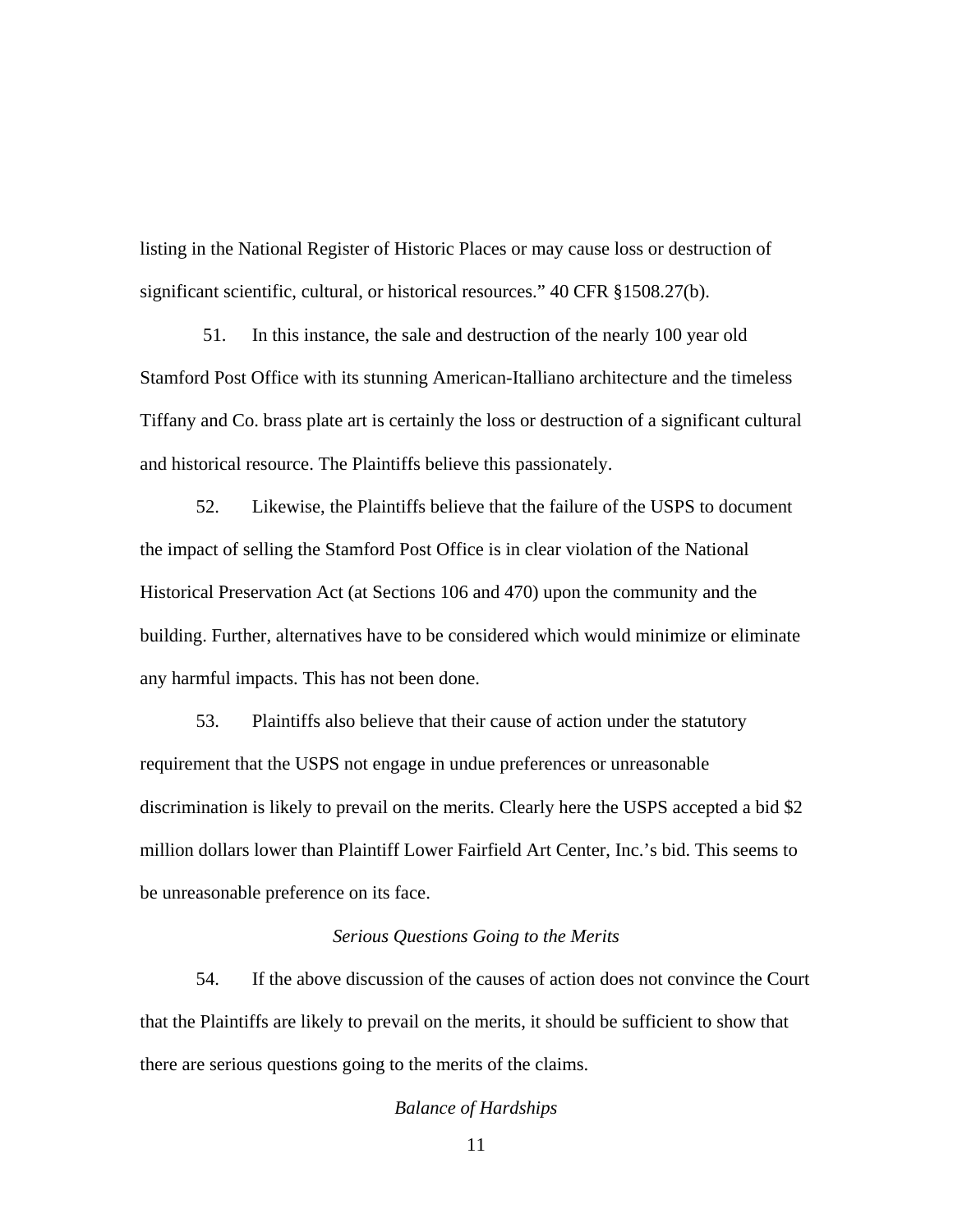55. If the temporary restraining order is granted, the sale of the Stamford Post Office will be delayed for up to 10 days until the hearing on the preliminary injunction. This is a trifling harm compared to the crushing blow the sale of the building would inflict on the Plaintiffs.

56. Finally, the public interest will certainly be served by the issuance of injunctive relief in this case. To allow the sale of the Stamford Post Office without first determining the complied with applicable law (as set forth herein) undermines the public interest.

## **CONCLUSION**

For all of the foregoing reasons, Plaintiffs requests that this Court enjoin the sale of the Stamford Post Office scheduled for September 25, 2013; enter an order to that